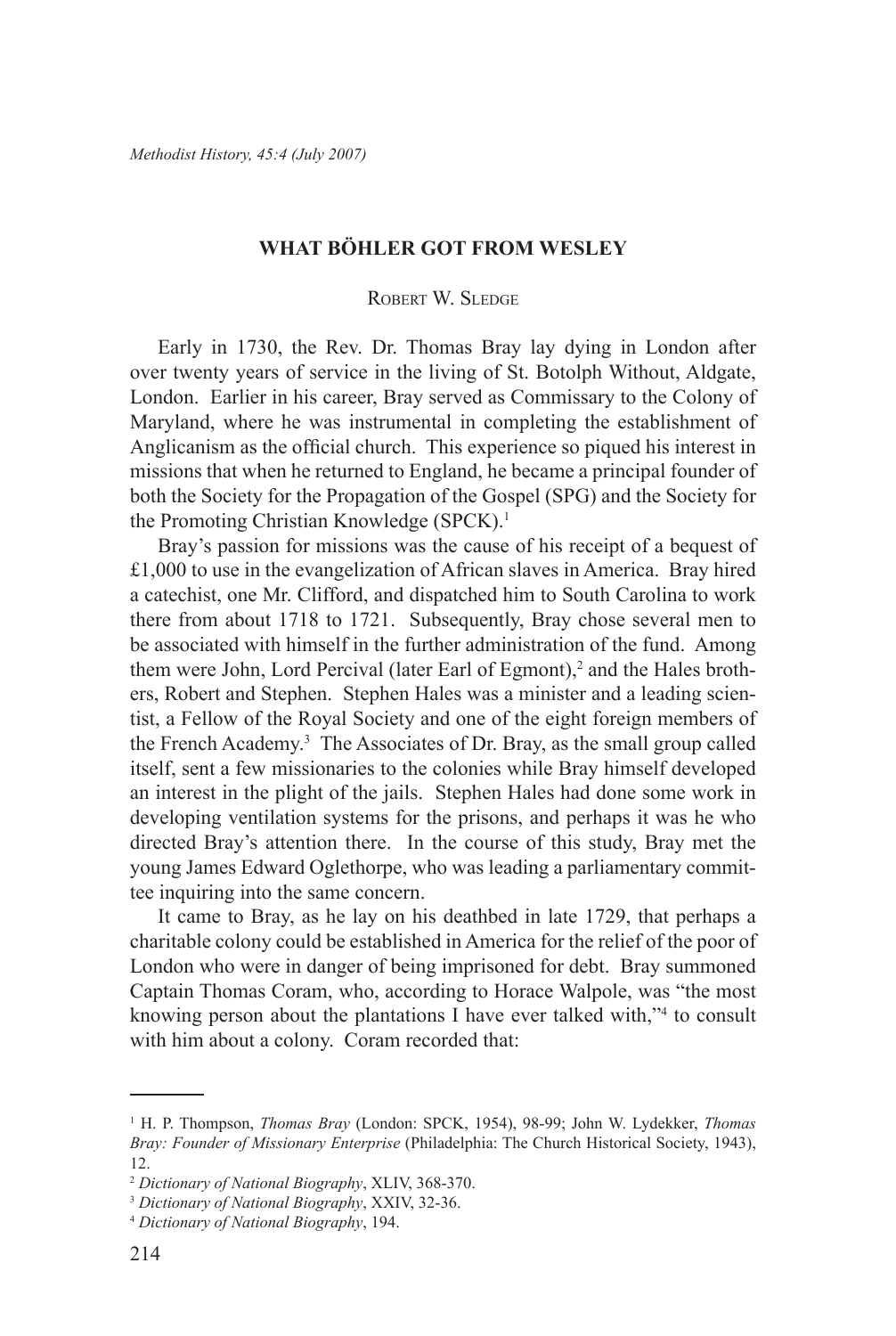Dr. Bray told me a little before Christmas, 1729, his Death, he found, drew near for he was sure by his continued decay he should not live out the winter yet he would before he dyed find out a way to have a settlement made for the Reliefe of such honest poor Distressed Families from hence as by Losses, want of Employment or otherwise are reduced to poverty, and such who were persecuted for professing the Protestant religion abroad, to be happy by their Labour and Industry in some part of his Majesties Dominions in America, but was of the opinion the place I proposed was too far Northward, the Winters being very long there.<sup>5</sup>

Coram had for some time been pressing for the establishment of a colony in what would become Nova Scotia. With Nova Scotia out of the question, Bray and Coram settled on the only other possible area, at the south end of the settled region. Bray then sent for Stephen Hales, James Vernon (Commissioner of the Excise and clerk of the Council in Ordinary), Oglethorpe, Lord Percival, and two or three others, proposing the plan. Oglethorpe suggested expanding the Associates group to meet the increased responsibility and Bray agreed just before his death in February, 1730.<sup>6</sup> The new Associates included Coram and nearly two dozen others, mostly members of Oglethorpe's parliamentary and philanthropic circles.<sup>7</sup>

The Associates of the Late Dr. Bray began to hold monthly meetings. They elected Oglethorpe chairman for the first year. They set as their goals the establishment of theological libraries in Great Britain and the colonies, the catechizing of slaves, and the establishment of a charitable colony. A grant of some £15,000 from the estate of Joseph King greatly facilitated the latter task. So, too, did royal approval. Because the charter for the new colony of "Georgia" designated its trustees by name and because not quite all of the Associates were included, the group finally resolved in 1732 to make it a separate organization to be called the "Trustees of the Colony of Georgia." No one was named trustee who was not already a member of the Associates. The trustees and the Associates were thus nearly identical in membership, shared the same meeting room and secretary, and worked together for several years. Indeed, the men sometimes forgot which group they were supposed to be, and on at least one occasion had to go back and re-pass a motion pertaining to the distribution of books because they were sitting as the Trustees of Georgia when they first voted on it.<sup>8</sup>

The establishment of the Georgia colony went ahead rapidly, generally

<sup>5</sup> W. C. Ford, ed., "Letters of Thomas Coram" in *Proceedings of the Massachusetts Historical Society*, LVI, 20.

<sup>6</sup> *Proceedings*, LVI, 20.

<sup>7</sup> Amos Aschbach Ettinger, *James Edward Oglethorpe, Imperial Idealist* (New York: Archon Books, 1968; first published by Clarendon Press, 1936), 110-120; the names, with a few discrepancies, are listed in Lydekker, 32n and in the Minute Book III, 13. The manuscript Minute Books noted here and hereafter are found on Library of Congress Microfilm # 65, MSS of Dr. Bray's Associates. The originals are in the SPG Building, London. References are to Reels 4 and 6, which are, respectively, the Minute Books Vol. I (1735-1768) and Vol. III (1730-1735). Hereafter called "Minute Book."

<sup>8</sup> The meeting where the roles were reversed is reported in Allen D. Candler, ed., *The Colonial Records of the State of Georgia*, I (Atlanta: Franklin Printing and Publishing Co., 1904), 74.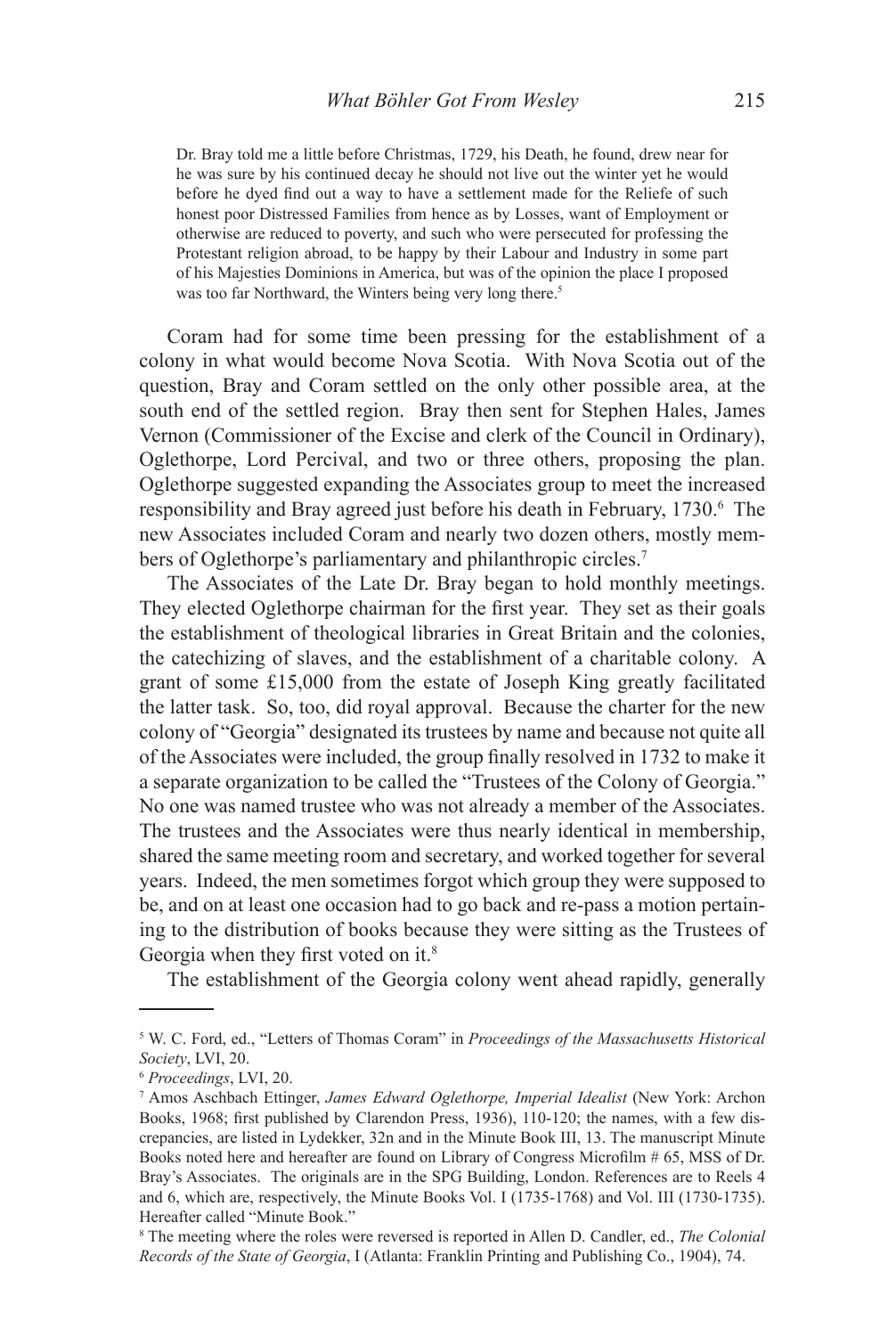along the lines projected by Bray, as has been detailed in other documents. Oglethorpe led the first cadre of settlers to the new land in 1733 and established the town of Savannah on a bluff on the south bank of the river about ten miles inland from the sea. South Carolina was visible across the river. He laid out the town in a grid pattern, with frequent large squares which still stand there. A church was an early priority and there was a parish priest, Samuel Quincy, to provide spiritual guidance for the settlers.

Soon Oglethorpe set up a few small outlying settlements near Savannah and began plans to establish an outpost on Saint Simon's Island, a sandy barrier island which lay just off the coast about a hundred miles south of Savannah. This town, called Frederica, was visible evidence that Oglethorpe intended Georgia to be not merely a haven for the honest poor and the persecuted Protestants, but also a bulwark to protect the valuable Carolina plantations from the Spanish in Florida. One of the reasons the Trustees banned slavery in the colony was that it was intended, at least in part, to be a military colony defended by farmer-soldiers who would be fighting for hearth and home if an invasion occurred. Slaveholding would have diluted the deployment of yeoman farmers across the area. In 1742, Oglethorpe, with a much inferior force, defeated a Spanish military intrusion at the battle of Bloody Marsh on Saint Simon's Island, and then, by means of a stratagem, bluffed the Spanish into withdrawing to Florida.<sup>9</sup>

The distinguished American historian Daniel Boorstin has noted that the trustees' plan for Georgia could have applied to any border colony anywhere in the world. It was in fact an old Roman plan. "On each parcel of land... an able-bodied man should reside. Since there should be no gaps through which an enemy might penetrate, each man should possess only a small parcel of land. . . . To prevent speculation or emigration, the land should not salable."<sup>10</sup> Boorstin was a critic of the Georgia settlement, calling its inhabitants "victims of philanthropy" because the Trustees laid down very specific plans for a land they had never seen, and their utopian vision ran directly afoul of American realities and human foibles. The rigidity of the trustees in insisting that their instructions be carried out did not allow any flexibility to meets the exigencies of real life in Georgia.

## **I**

In 1735, the Associates of the late Dr. Bray laid plans to send a catechist to work with the Africans in Purysburgh, South Carolina, a Swiss settlement on the north bank of the Savannah River twenty-five miles above Savannah city, and just across the river from the new Salzburger village of Ebenezer. The Salzburgers had been evicted from their home by an intense religious cleansing in Austria begun by the new Catholic archbishop in 1729, a po-

<sup>9</sup> Kenneth Coleman, *Colonial Georgia: A History* (New York: Charles Scribner's Sons, 1976), 55-73.

<sup>&</sup>lt;sup>10</sup> The Americans: The Colonial Experience (New York: Vintage Books, 1964), 81.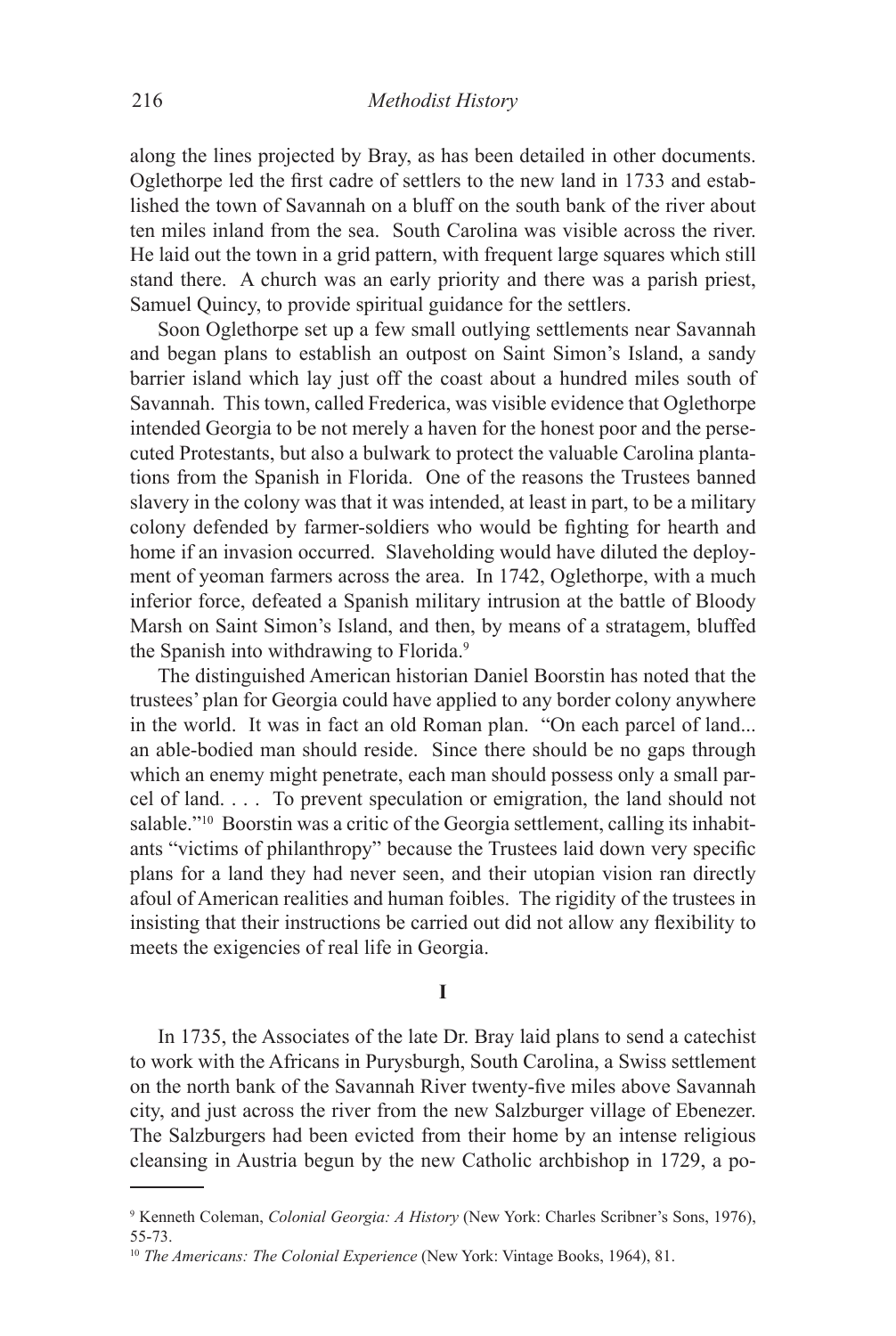grom which had evicted some 30,000 people by 1732. The first party, about eighty people, left Germany in October, 1733, and arrived in England in December. There they took oaths of allegiance and visited with the trustees. They embarked for America and were settled on a good healthy site by the end of March. A second contingent of sixty-five arrived the following year.11 They were, along with the Moravians who had been forced to flee to Germany, precisely the kind of people Bray had in mind for Georgia. To the possible end of employing a Salzburger, the sum of £30 was set aside as an annual salary, but nothing came of the plan.

The success of the Salzburgers made the trustees open to similar groups, among them the Moravians. These too were persecuted continental Protestants, though their departure from Europe was not as much a matter of necessity as was that of the Salzburgers. Count von Zinzendorf and their theological leader, August Spangenberg, went to England to negotiate with the trustees in 1734 and a preliminary group of ten arrived in April, 1735. A second transport of about twenty-five arrived in February, 1736, having shared the voyage with the new minister for Savannah, the Rev. Mr. John Wesley, and his fellows.<sup>12</sup>

In 1737, someone among the Associates had the idea of using some of the Moravian Brethren as catechists. This, of course, had to be cleared through the highest channels. The Associates sent a delegation to the Archbishop of Canterbury "to desire his Grace's opinion concerning the Church of the Moravian Brethren 'till now at Hernhoute, and to know whether anything in their Doctrines was so far repugnant to those of the Church of England as to make it improper to employ some of the Brethren in instructing the Negroes in Christianity."13 In due course, the Archbishop responded "that he had long been acquainted by Books with the Moravian Brethren, and that they were apostolical and Episcopal, not sustaining any doctrines repugnant to the thirty-nine Articles of the Church of England; and that he was confirmed in these sentiments of them by the Conferences he had lately had with the Count of Zinzendorf."14 On receiving the committee's report, the Associates directed that the £30 be set aside for Zinzendorf to use "for two Moravian Brethren to instruct the Negroes in Carolina."15

Early in 1738, Zinzendorf's designees arrived in England. They were Peter Böhler and George Schoeleus, each aged twenty-five. The Associates appropriated a subsistence allowance of 12 pence a day to sustain the pair until their sailing date in May.16 Their arrival coincided with the return of John Wesley from America. It was only a very short time before Wesley and

<sup>11</sup>Coleman, 40-49; Kenneth Coleman and Milton Ready, eds*. The Colonial Records of the State of Georgia,* XX (Athens, GA: University of Georgia Press, 1982), 218-221.

<sup>&</sup>lt;sup>12</sup> Coleman, 48.

<sup>13</sup> Minute Book, I, 16-17.

<sup>14</sup> Minute Book, I, 16-17.

<sup>&</sup>lt;sup>15</sup> Minute Book, I, 17.

<sup>&</sup>lt;sup>16</sup> Minute Book, I, 27.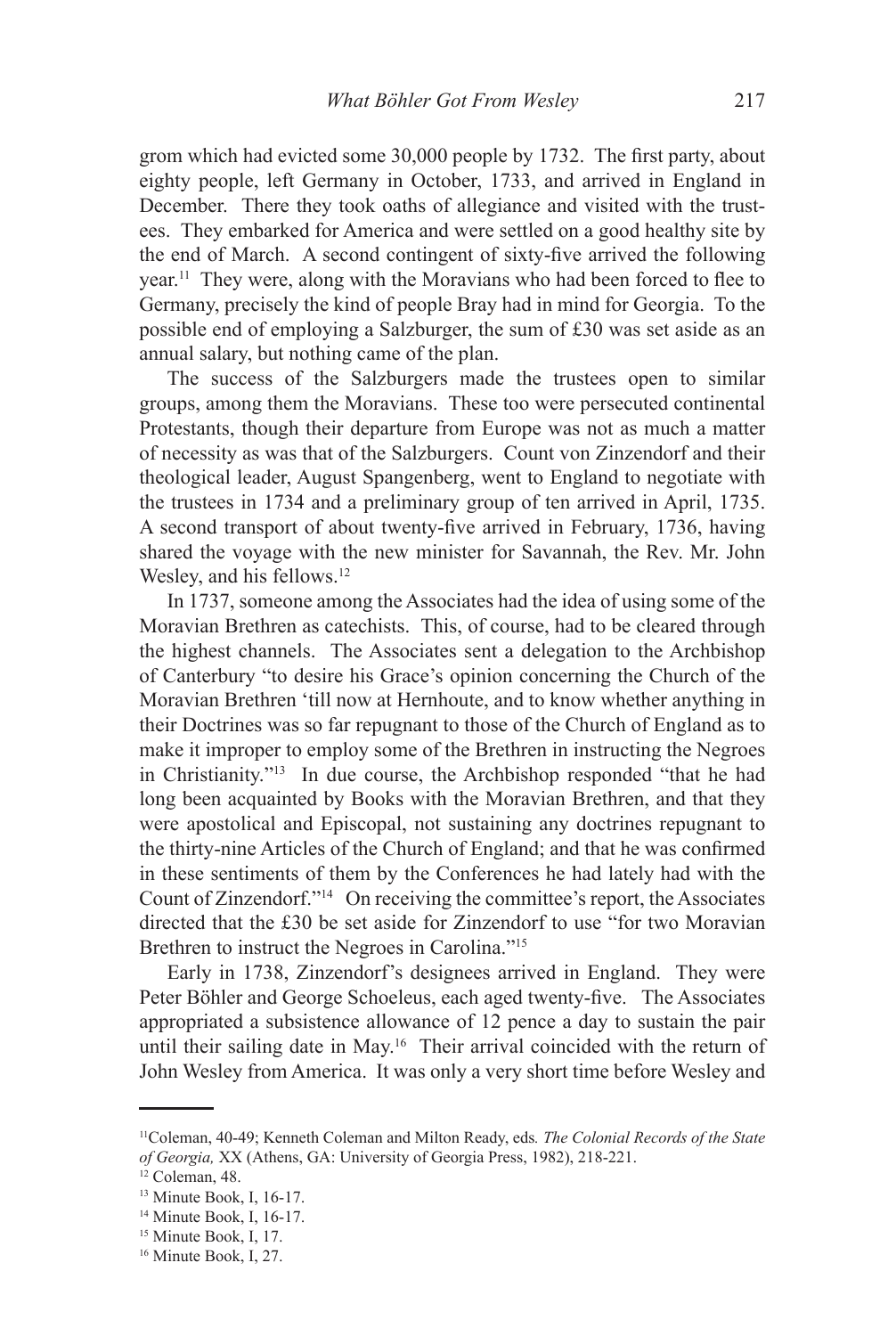Böhler met.

Wesley's ship docked at Deal and he left there on February 1, 1738, on his way to London to report to the Trustees of Georgia. He expected to have to explain his unauthorized departure from his work in Savannah and he also expected to tell them that conditions in Georgia were not good.<sup>17</sup>

On his way to London, he stopped with friends at Blendon and told them his story. They encouraged him to report his finding to the trustees at once. Among other things, he told them that "a few steps have been taken towards publishing glad tidings both to the African and American heathens."18 Obviously, a small beginning toward evangelizing Africans had begun—in South Carolina, of course, since slavery was forbidden in Georgia. On February 5, Wesley met with Oglethorpe in London and then preached at St. John the Evangelist's Church. A returned missionary would always be a welcome visitor to a church, but Wesley was told not to come back. Two days later, he met the party of Moravians just arrived from Germany. Among them were Bhöler and his assistant, Schoeleus. Wesley arranged for lodgings for the men. Though Wesley had little German and Böhler spoke no English, the two educated men were able to converse in their common Latin and did so extensively. As Wesley said, "I did not willingly lose any opportunity of conversing with them while I stayed in London."19

One task that did prevent continual discussion was Wesley's duty to the trustees. After meeting again with Oglethorpe the day after he met the Moravians, he made a partial verbal report to the trustees. They did not much like what he had to say: he told them that many of the colonists were idlers and that their horticulturalist, who was supposed to be tending the mulberry trees for the silkworm industry, had left after a quarrel with Causton, Wesley's principal nemesis in Georgia. Wesley's dismal evaluation of the colony was not in accord with what they had been led to believe.20

Like most groups, the trustees did not want to hear that their carefully laid plans were a failure. Wesley reiterated and expanded this in a written statement a week later, on February 15, and answered numerous questions. The Trustees liked it even less. Charles Wesley recorded the next day that Oglethorpe cautioned him: "your brother must have a care. There is a very strong spirit raising against him. People say he is here to do mischief to the colony. He will be called upon for his reasons why he left the colony."21 Wesley returned to London on February 22 and again on April 26 to meet with the Georgia trustees to defend his actions in the matter of abandoning his charge. But for the moment, that responsibility was at least partially

<sup>17</sup> W. Reginald Ward and Richard P. Heitzenrater, eds., *The Works of John Wesley,* XVIII (Nashville: Abingdon Press, 1988), 221-223.

<sup>18</sup> Ward and Heitzenrater, 222.

<sup>19</sup> Ward and Heitzenrater, 224.

<sup>20</sup> Ward and Heitzenrater, 224.

<sup>21</sup> Thomas Jackson, ed*. The Journal of the Rev. Charles Wesley, M.A.,* I (reprinted from 1849 edition; Grand Rapids Michigan: Baker Books House, 1980), 81.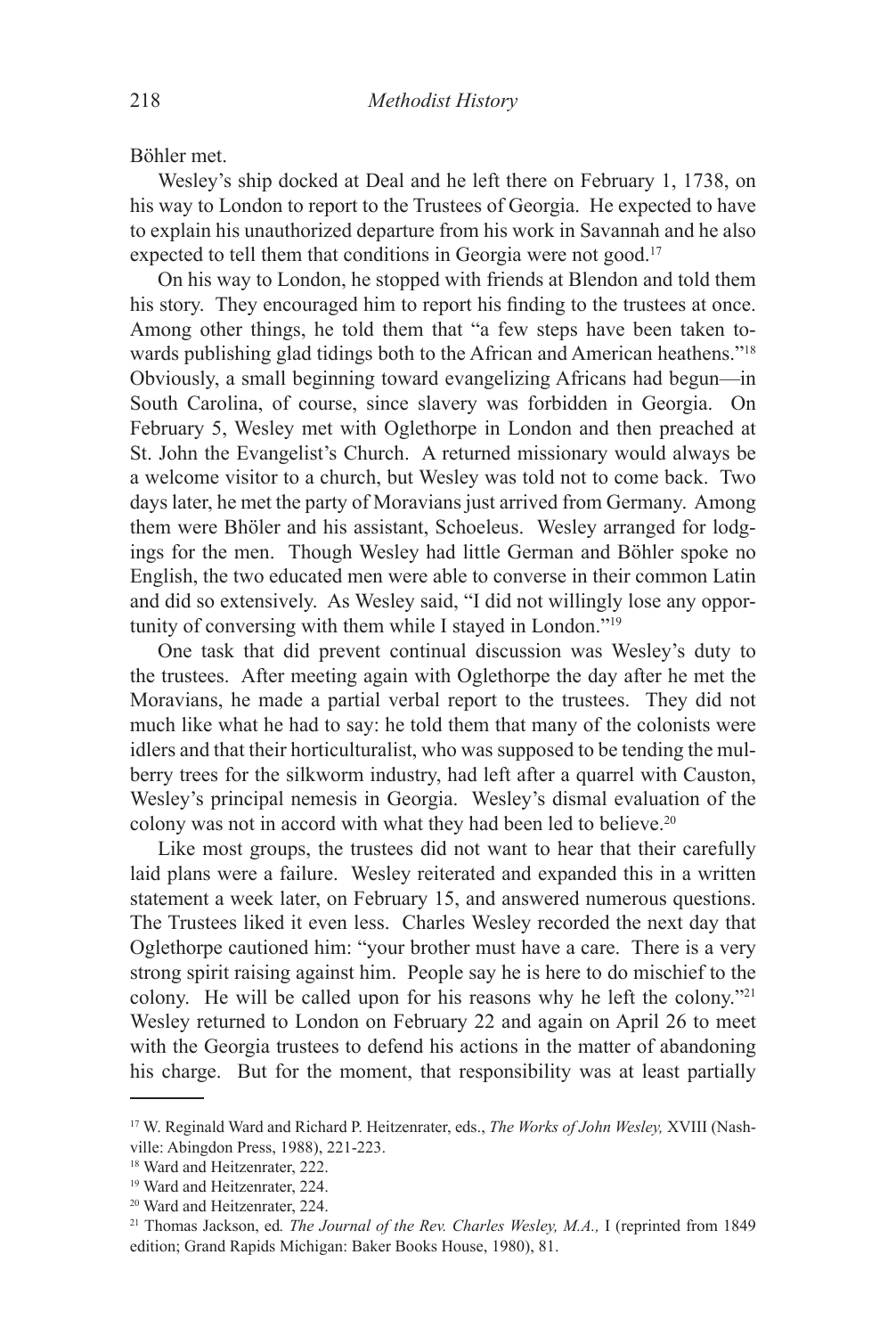discharged and Wesley traveled to Oxford in company with brother Charles and Böhler with religion as the main thing on his mind.

The story of Böhler's talks with the Wesley brothers is widely known. They were together on February 7, February 17-18, March 4-10, March 23, April 22-23, April 26, May 3-4 and perhaps other times. The young Böhler acted as spiritual tutor to the brothers, though he was several years their junior. He left them on the verge of a great spiritual awakening, an event that soon began for both of them, a part of which is called "Aldersgate." After March 2, John resolved "to speak no word which does not tend to the glory of God; in particular, not a tittle of worldly things."22 If John followed through on this impossible task, at least in the company of Böhler, then what information Böhler got from Wesley must have been related early in their acquaintance. There is little evidence in the journals that the two men spoke of America, but the journals relate to the spiritual crisis occurring in Wesley's life. Further, they were edited after the fact to include only that which Wesley thought relevant.

But there must have been some discussion about what Böhler could expect in America, if only in terms of the spiritual state of the colonies. If Böhler held the key to salvation for Wesley, Wesley held the key to America for Böhler. It strains the imagination beyond the breaking point to suppose that Wesley did not explain to Böhler what to expect, and that Boehler did not ask. Thus, we can imagine that this unrecorded report must have included something like the following lines of conversation:

Let me tell you, Peter, about what you can expect in America.

You will be working for the Associates of the Late Dr. Bray. You've already met them, I know. You have been approved by the Archbishop of Canterbury himself, who has read Moravian books and chatted with Zinzendorf. I understand he has approved you and Schoelius for work among the American negroes. The Associates have money to support you and Schoelius as you try to catechize the negroes. They'll expect regular reports. You will be in South Carolina, but the Associates of the Late Dr. Bray and the trustees of Georgia are the same people. They will want to hold you close to your appointed work.

You will have a lot to do with Mr. Oglethorpe, though he runs Georgia. He has close ties in South Carolina and the two colonies often cooperate on the strength of Oglethorpe's connections. He likes Anglicanism and has provided a home for persecuted continental Protestants like your own Moravians and the Salzburgers. He's a young man but very able. My brother Charles was his secretary for almost a year, as you perhaps know. In fact, Charles is thinking seriously about going back. Oglethorpe wants him to go and is even willing to hold a place for him until he feels better.

The Moravians and Salzburgers are an industrious lot, but you will get along well with them. The pastor at Ebenezer is named John Martin Bolzius, late of Halle. He is an able man and probably runs the place. The SPCK provides some funds and the Associates sent some books to him through me while I was there.

The Anglicans in Georgia are a hardhearted lot. They gave me a hard time. They think more about making headway financially than they do about their souls. Stay away from them if you can.

<sup>22</sup> Ward and Heitzenrater, 227.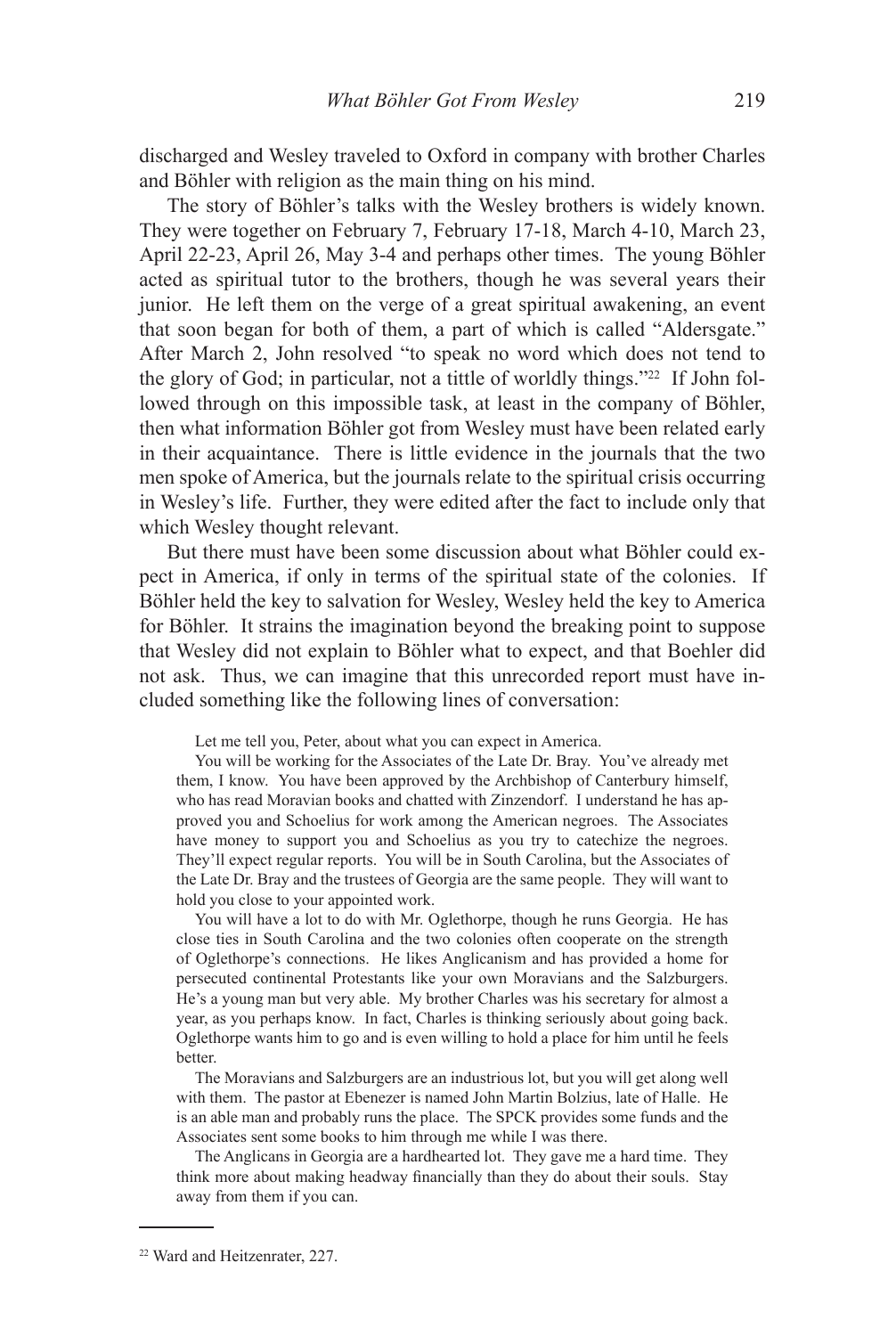The Indians are like children, sometimes generous but also dangerous if riled. The ones along the coast, the Yamacraws, are all right, but others come from the interior occasionally. Charles was secretary of Indian Affairs and he can tell you more about them. Likewise, my colleague Benjamin Ingham worked among for a year. Your fellow Moravians at Irene, just up the river from Savannah, have done well among them. Old Tomochichi, chief of the Yamacraws, is a great friend. You'll need an interpreter if you want to work with them. But watch the interpreters—they may have their own agendas. Mary Musgrove is the best; she's an Indian married to an Englishman, but she takes care of herself first and other people's business second.

The negroes of South Carolina are nearly as savage. I've seen them in the coastal plantations and in Charleston and I've talked to folks who have visited among them, as well as to their owners. I tell you, it's an evil business and they are poor victims. They have trouble communicating, since many of them are native Africans from differing tribes. Their religion is animist or occasionally Muslim. Their lot is a pitiable one. The planters are outnumbered by the blacks, sometimes ten to one, so they keep a heavy boot on their necks. Planters often keep their families in Charleston and visit their plantations only irregularly. The blacks live mostly in the coastal swamp areas doing agricultural work. There are more men than women among them. Overall, there are about 30,000 African slaves compared with perhaps 15,000 whites in the colony. Of course, there are none in Georgia, though there may have been occasions in the early days when skilled sawyers were loaned to the Georgians temporarily. The trustees don't want them, because they might dilute the military aspect of the colony—keeping the Spanish in Florida where they belong. By the way, if the South Carolina planters decide that you are stirring up the blacks, they may run you off. I don't know if you will find many of them in Purysburgh—that's a little too far inland.

The climate is beastly hot and wet—terrible thunderstorms, mosquitoes, disease, the odd hurricane, swamps that make the fens look like desert. But there are new kinds of trees and plants and animals such as you never saw. One ugly creature, the opossum, gives birth and then tucks the newborns into a pouch on her abdomen and suckles them till they grow. Amazing! I know you are probably not interested but I found it all fascinating. There are some curative herbs and plants we could use over here. . . the Indians know a good bit about these.

The trip over scared me to death! I don't like sea voyages anyway, but there storms so terrible that it was only through God's grace that we didn't founder. It's no calm day's sail on the lake. Storms, gales, the ship too small, everybody throwing up. But your folks kept their cool and their nerve even when it looked like we were going to go down.

The Moravians impressed me immensely on the ship, even the children. I also got to know them rather well at Irene and Savannah, and even thought about joining—you folks seem to have it all together. But they didn't seem to think I was quite right with God so they encouraged me to continue to pray and to think about my salvation as an Anglican. Possibly they were concerned about repercussions if an Anglican priest left the fold on their account over in the colonies.

Now, tell me what you think about saving faith and instantaneous conversion and assurance and the witness of the spirit and the efficacy of the means of grace and all that. I know what the Scripture says, I know what the Christian fathers say, I have read some of Luther and Calvin, and I have talked to your fellow Moravians, but what do you say? . . . Are you sure about all that?

In May, 1738, Böhler and Schoeleus embarked for their tasks in America. They did not turn out to be very good correspondents. The Associates, hear-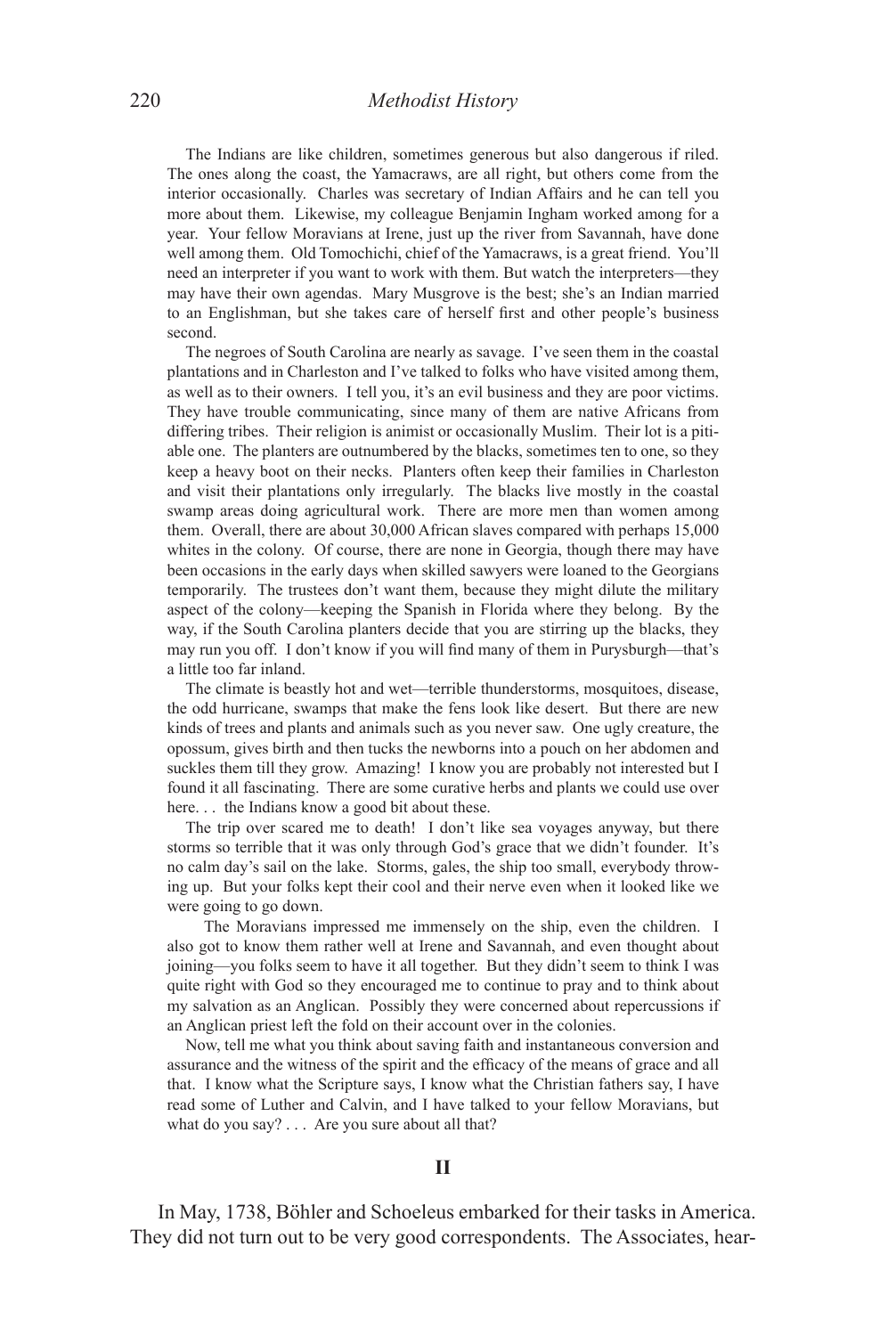ing nothing from the men, nevertheless dispatched another £30. After waiting for over a year to have some word from the two, the Associates resolved, "that Mr. Whitefield be desired to enquire what progress the two Moravian catechists have made who were recommended by Count Zinzendorf for converting the Negroes at Purysburgh and that Mr. Whitefield do send the associates an account of such inquiry as soon as possible."23 George Whitefield had been appointed to the living of Savannah and was making plans to depart for Georgia. As a frequent visitor at the Moravian meetings in London, Whitefield was an ideal choice for this task, for he could put the message to the catechists with authority and love.

Whitefield evidently had some success, for a letter in June, 1740, arrived from Böhler. He acknowledged receipt of the money and reported that Schoeleus had died, but did not give much information about what they had done.24 The Associates appropriated another £30 for the work and sent it to Oglethorpe, but it was not to be paid to Böhler until Oglethorpe could get him to write a more detailed account of his work with the Negroes, so "that it may appear he shall deserve from the Associates as allowance toward his subsistence before the same is paid out of the Associates' money."25 In defense of Böhler, he and Schoeleus found there were very few, if any, Africans in Purrysburgh. Indeed, they requested permission to transfer their efforts to the more fertile ground of Charleston, but Oglethorpe refused to allow them to make the change.

By this time, Böhler had decided that South Carolina was not the place for him. Georgia held about the same opinion regarding the Moravians. In a quasi-military colony, there was little room for pacifists and the other settlers resented the fact that they had to risk their lives for the benefit of the Moravians. The Moravians did not appreciate being pushed on this issue. They had been promised religious freedom.<sup>26</sup> So, in April, 1740, Böhler sailed with most of the Moravians to join some of their compatriots already settled in Pennsylvania. Quaker Pennsylvania was a more congenial spiritual and cultural climate for them. This made moot the Associates' concern that Oglethorpe not give Böhler any more money.<sup>27</sup>

Böhler and Wesley met again in London in 1741. Böhler's old authority and charm asserted itself and Wesley felt himself again coming under the Moravian spell. But this was a different John Wesley from the troubled, confused, battered soul of May, 1738. He had studied the Moravian doctrines more thoroughly, had visited Herrnhut, had debated Zinzendorf and

<sup>23</sup> Minute Book, I, 35.

<sup>24</sup> Minute Book, I, 40.

<sup>25</sup> Minute Book, I, 40.

<sup>26</sup> Willie Snow Ethridge, *Strange Fires; the True Story of John Wesley's Love Affair in Georgia* (New York: Vanguard Press, 1971), 182-184.

<sup>27</sup> John C. Van Horne, ed., *Religious Philanthropy and Colonial Slavery: The American Correspondence of the Associates of the Late Dr. Bray, 1717-1777* (Urbana, Illinois: University of Illinois Press, 1985), 18-19.